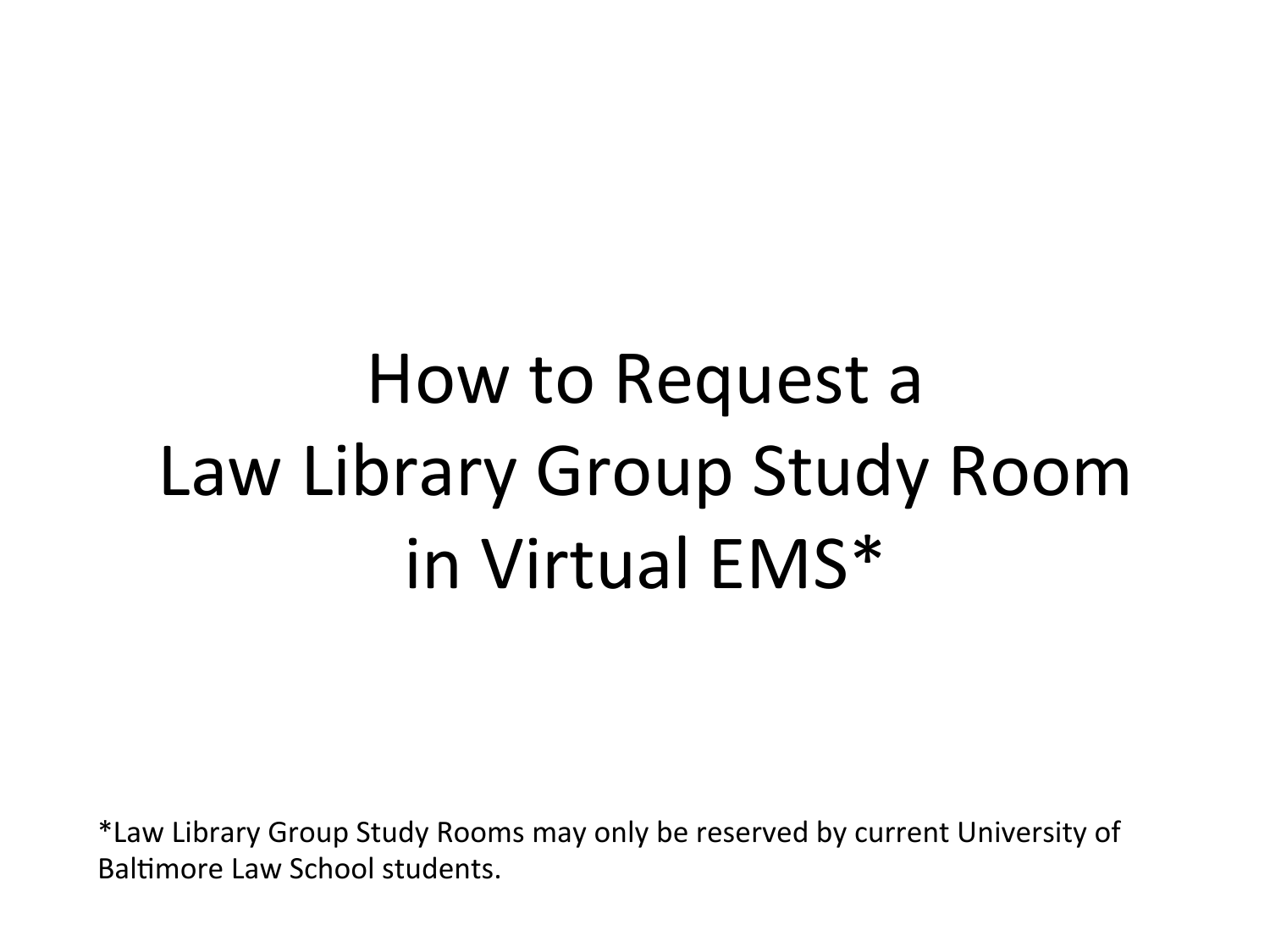## **Getting Started**

- 1. Log in to the MyUB Portal and click on the Virtual EMS (VEMS) icon **VEMS** under Tools
- 2. Hover over "My Account", drop down and click "Log in"
- 3. "User Id" is your email address or NetID and "Password" is the password you chose when creating your VEMS account
- 4. Click "Login"

 $\bullet$  university of

- 5. On the next page, hover over "Event Request"
- 6. Drop down and click "Law Library Group Study Rooms"

| <i><b>baltimore</b></i>                                           |                                                                                                |
|-------------------------------------------------------------------|------------------------------------------------------------------------------------------------|
| My Account<br><b>Welcome Guest</b>                                | <i><b>Abaltimore</b></i>                                                                       |
| Login<br>User Id:*<br>Password:*<br>Login<br>Email me my password | Event Request AV Request & My Account 2 Admin ( Help<br><b>Q</b> Browse<br>Welcome<br>Hor<br>e |
| Powered by <b>the ems</b>                                         | Powered by <b>Comment</b>                                                                      |
|                                                                   |                                                                                                |

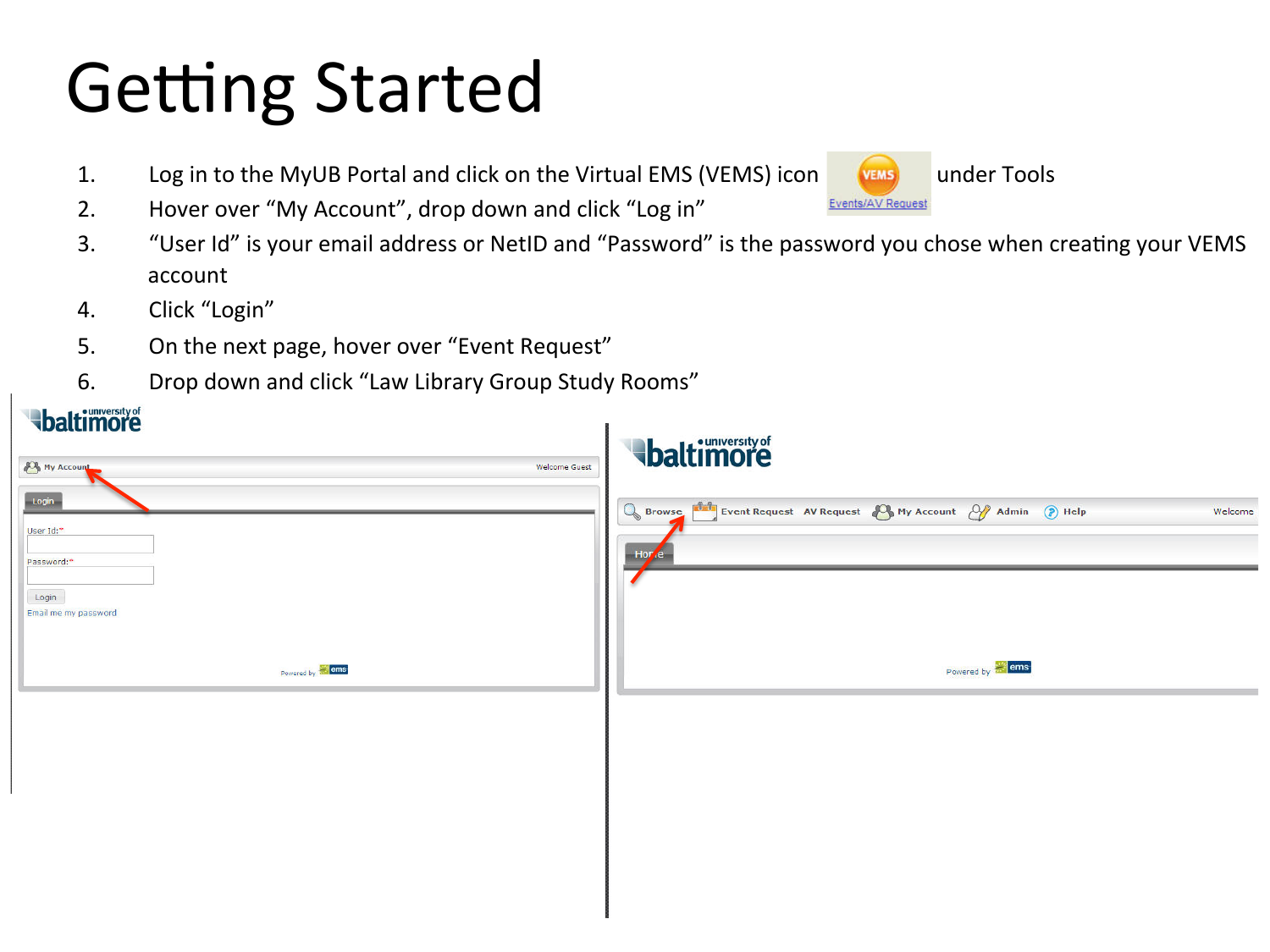# Find an Available Group Study Room

1. Enter required information in the "When and Where" and "Setup Information" sections

- Please Note:
	- Space can be reserved for a maximum of 4 hours
	- Space can only be reserved within the next 7 days
	- For next day reservations, space must be reserved by 7:00pm
- 2. Select a feature under "Availability Filters" if necessary (this step is optional)
- 3. Click on "Find Space" to view all available group study rooms matching your criteria



| Law Library Group Study Rooms                           | <b>Info</b><br>Location<br><b>Details</b> |  |
|---------------------------------------------------------|-------------------------------------------|--|
| <b>When and Where</b>                                   | 1. Lookup space                           |  |
| Date:*                                                  | 2. Enter event details information        |  |
| Recurrence<br>膃<br>4/8/2014 Tue                         |                                           |  |
| End Time:*<br>Start Time:*<br>8:00 PM<br>8:00 AM<br>(V) |                                           |  |
|                                                         |                                           |  |
| Facilities:<br>$\mathbf{v}$ Q<br>Angelos Law School     |                                           |  |
|                                                         |                                           |  |
| <b>Setup Information</b>                                |                                           |  |
| Attendance:*                                            |                                           |  |
|                                                         |                                           |  |
| <b>Availability Filters</b>                             |                                           |  |
| Features:                                               |                                           |  |
| LCD or Plasma Display                                   |                                           |  |
| Screen                                                  |                                           |  |
| Whiteboard                                              |                                           |  |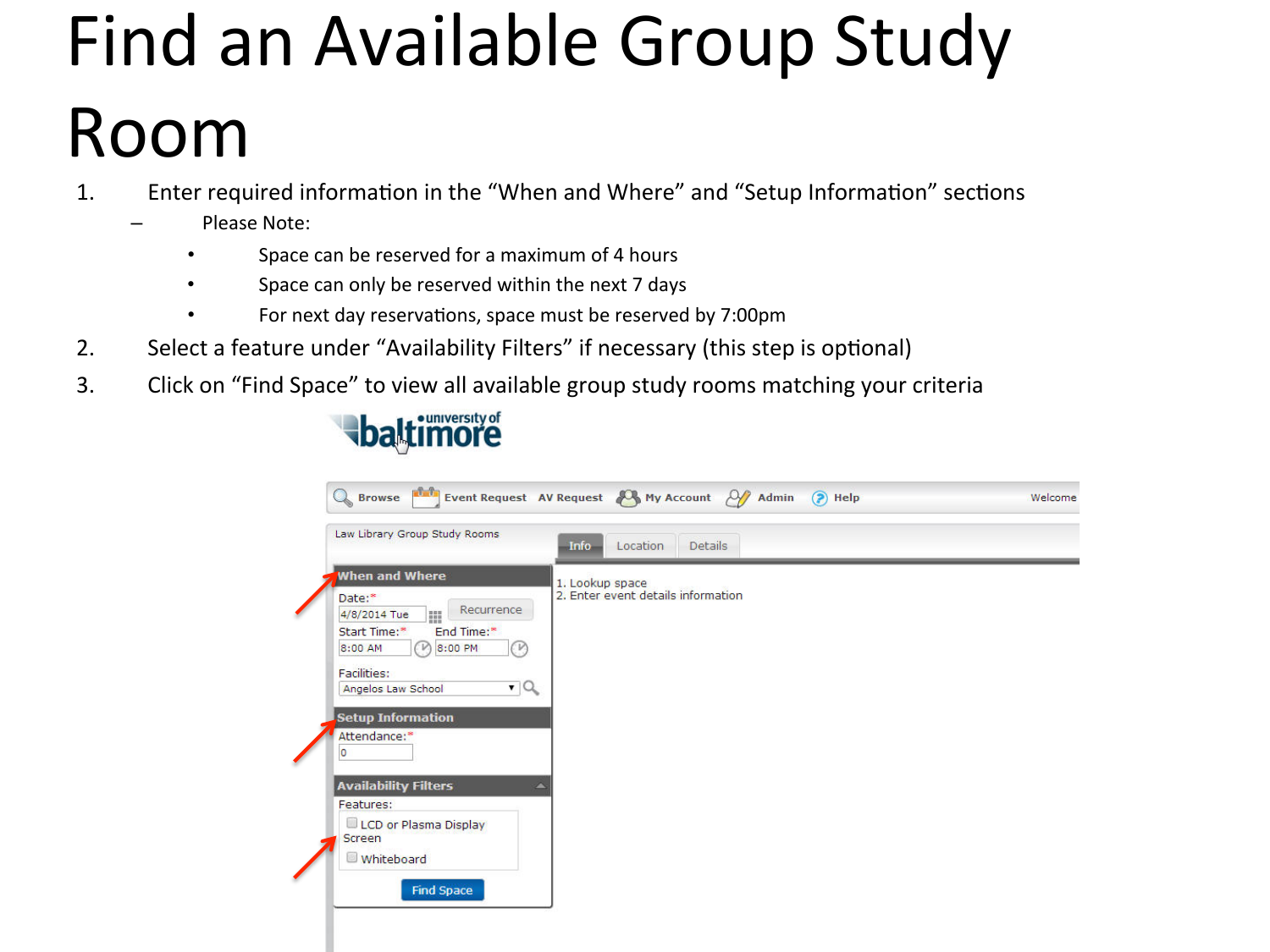## Choose a Group Study Room

- 1. Select the room you would like to reserve by clicking the green plus sign next to that room, the room you've selected will appear under "Selected Locations" above
	- Please Note:
		- $-$  Only 1 group study room can be requested at a time
- 2. Click "Continue"



|                                                                   | Info           | Location              | Details   |                 |                                              |               |                              |
|-------------------------------------------------------------------|----------------|-----------------------|-----------|-----------------|----------------------------------------------|---------------|------------------------------|
| <b>When and Where</b>                                             |                |                       |           |                 | <b>Selected Locations</b>                    |               |                              |
| Date:*                                                            | <b>ES</b> DATE | <b>HOLIDAYS START</b> |           | <b>END</b>      | <b>LOCATION</b>                              | <b>STATUS</b> | <b>SETUP</b><br><b>COUNT</b> |
| Recurrence<br>4/8/2014 Tue<br>H                                   | 4/8/2014       |                       | 8:00      | 10:00           | Angelos Law School - 1028 - Group            | Reserve 3     |                              |
| Start Time:*<br>End Time:*                                        | Tue            |                       | <b>AM</b> | AM              | Study Room                                   |               |                              |
| 10:00 AM<br>8:00 AM<br>V                                          | List           | Grid                  |           |                 |                                              |               |                              |
| Facilities:                                                       |                |                       |           |                 | <b>Availability</b>                          |               |                              |
| $\mathbf{v}$ <sup><math>\alpha</math></sup><br>Angelos Law School | <b>SELECT</b>  | <b>AVAILAPLE</b>      |           | <b>LOCATION</b> |                                              |               | CA                           |
| <b>Setup Information</b>                                          | Reserve        |                       |           |                 |                                              |               |                              |
| Attendance:*                                                      | ÷              | 1/1                   |           |                 | Angelos Law School - 1202 - Group Study Room |               | 4                            |
| 3                                                                 | $\ddot{}$      | 1/1                   |           |                 | Angelos Law School - 1203 - Group Study Room |               | 4                            |
| <b>Availability Filters</b>                                       | ÷<br>×         | 1/1                   |           |                 | Angelos Law School - 1205 - Group Study Room |               | 4                            |
| Features:                                                         | $\ddot{}$      | 1/1                   |           |                 | Angelos Law School - 732 - Group Study Room  |               | $\overline{4}$               |
| LCD or Plasma Display                                             | $\ddot{}$      | 1/1                   |           |                 | Angelos Law School - 823 - Group Study Room  |               | 4                            |
| Screen                                                            | ÷              | 1/1                   |           |                 | Angelos Law School - 824 - Group Study Room  |               | 4                            |
| Whiteboard                                                        |                |                       |           |                 |                                              |               |                              |
|                                                                   |                |                       |           |                 |                                              |               |                              |
| <b>Find Space</b>                                                 |                |                       |           |                 |                                              |               |                              |
|                                                                   |                |                       |           |                 |                                              |               |                              |
|                                                                   |                |                       |           |                 |                                              |               |                              |
|                                                                   |                |                       |           |                 |                                              |               |                              |
|                                                                   |                |                       |           |                 |                                              |               |                              |